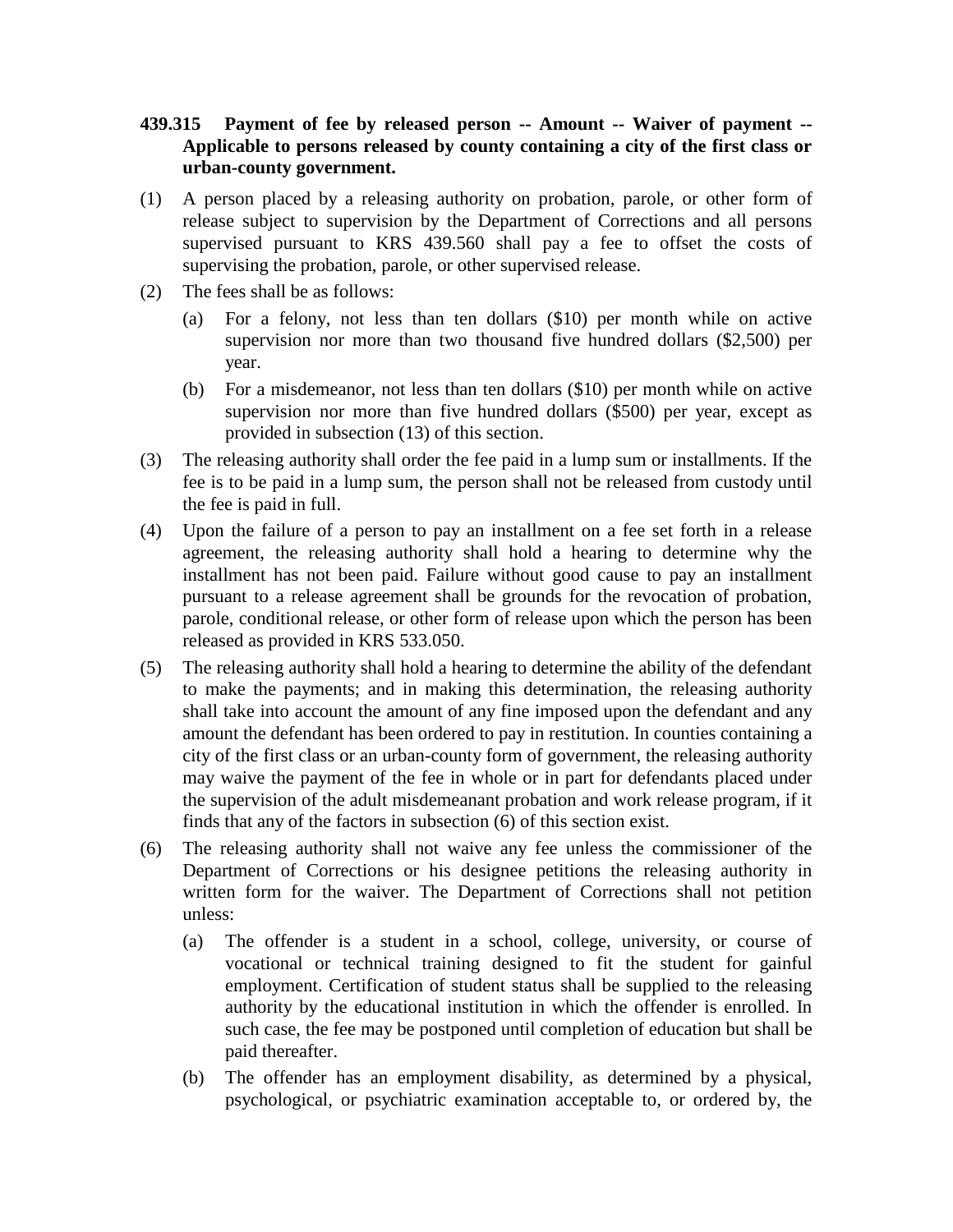releasing authority.

- (7) At any time during the pendency of the judgment or order rendered according to the terms of this section, a defendant may petition the releasing authority to modify or vacate its previous judgment or order on the grounds of change of circumstances with regard to the defendant's ability to pay the fee. The releasing authority shall advise the defendant of this right at the time of the rendering of the judgment or order placing the defendant on probation, parole, or other supervised release.
- (8) All sums paid by the defendant pursuant to this section shall be paid into the general fund, except as provided in subsection (13) of this section.
- (9) When granting a release of any defendant by way of probation, parole, or otherwise, the releasing authority shall make the payment of this fee a condition of release, unless the fee has been waived, reduced, or delayed as provided in this section. Nonpayment shall be grounds for revocation of the release as provided in KRS 533.050.
- (10) The releasing authority, if the Department of Corrections petitions the releasing authority to modify the fee, shall consider the petition and may waive the payment of the fee in whole or in part, delay payment of the fee, increase the fee, or deny the petition.
- (11) All fees fixed under the provisions of this section shall be collected by the circuit clerk of the county where the defendant is supervised, except as provided in subsection (13) of this section.
- (12) The Department of Corrections and the Division of Probation and Parole shall, for each person released under its supervision, keep an account of all payments made and report delinquencies to the releasing authority.
- (13) In a city, county, consolidated local government, charter county, or an urban-county government, persons placed by a releasing authority on probation, parole, or other release subject to supervision by the adult misdemeanant probation and work release program of the county, city, consolidated local government, charter county, or urban-county government shall pay a fee to offset the costs of supervising the probation, parole, or other supervised release. The fees shall be assessed by the releasing authority in accordance with the provisions of this section. The fee for a misdemeanant defendant placed under the supervision of an adult misdemeanant probation and work release program of a county, city, consolidated local government, charter county, or an urban-county government shall be not less than one hundred dollars (\$100) nor more than five hundred dollars (\$500) per year. All sums paid by the defendant under this subsection shall be paid into the general fund of the county, city, consolidated local government, charter county, or urban-county government in lieu of the payment specified in subsection (8) of this section. All fees fixed under this subsection shall be collected by the circuit clerk of the county or urban-county involved. The adult misdemeanant probation and work release program of the county, consolidated local government, city, charter county, or urban-county government shall, for each person released under its supervision, keep an account of all payments made, maintain copies of all receipts issued by the circuit clerk, and report delinquencies to the court.